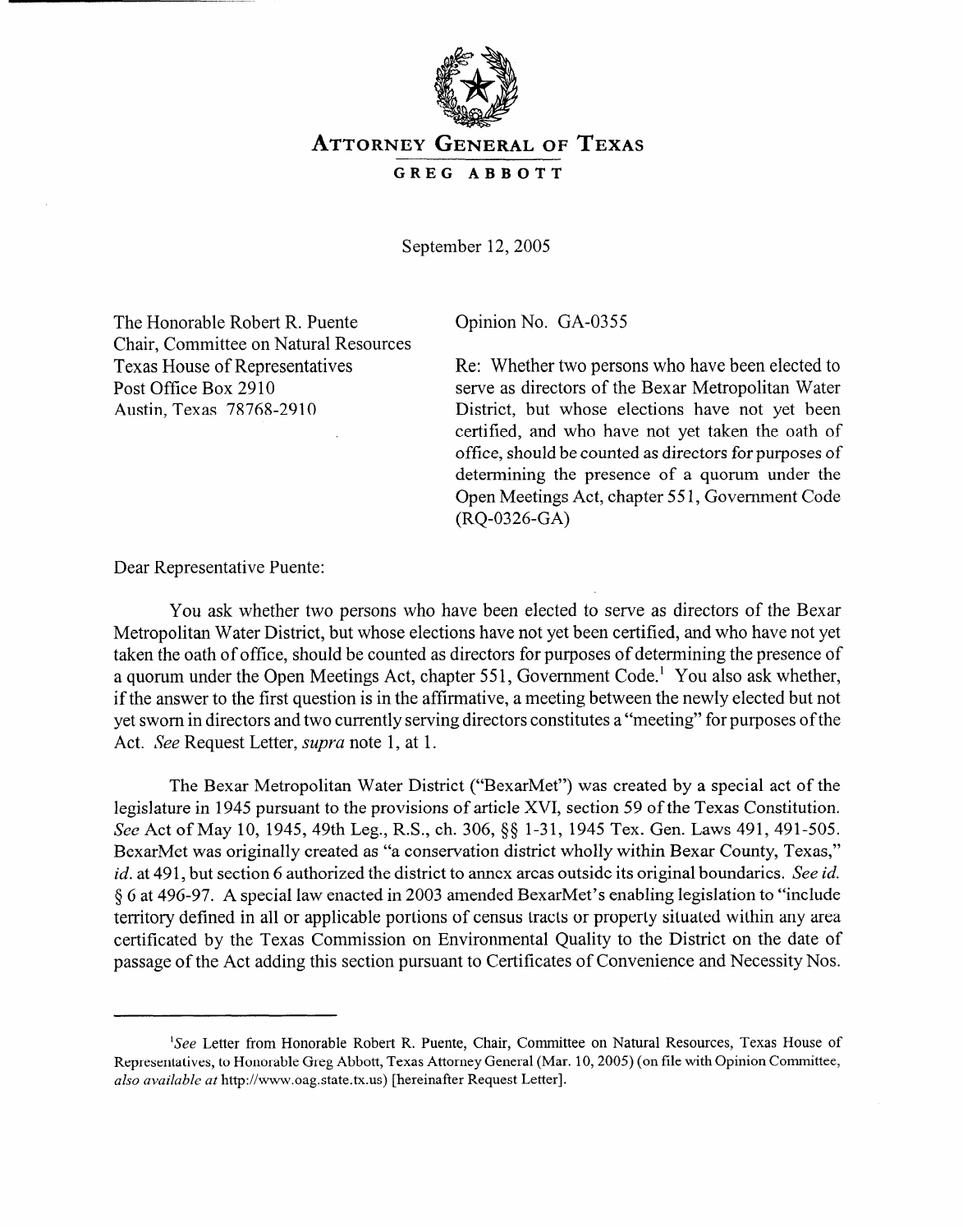10675, 12759, and 12760." Act of May 30, 2003, 78th Leg., R.S., ch. 375, 8 3, 2003 Tex. Gen. Laws 1593, 1596.<sup>2</sup>

Initially, the elected board of directors of BexarMet consisted of five members. See Act of May 10, 1945, 49th Leg., R.S., ch. 306, § 8(a), 1945 Tex. Gen. Laws 491, 498. In 1996, however, litigation was filed in federal district court against the district and its directors alleging that the statutory scheme for electing directors and the boundaries of the district violated various provisions of federal law. The court entered a Consent Order providing, *inter alia,* that directors must be elected from single-member districts and that the number of directors must be increased from five to seven. *See Rios v. Bexar Metro. Water Dist.,* SA-96-CA-335 (W. Dist. Tex., Apr. 22, 1996) (Findings of Fact and Conclusions of Law in Support of Preliminary Injunction and Approval of Consent Order). In 2004, the court having jurisdiction in *Rios* issued a Clarification Order to amend the 1996 Consent Order. The Clarification Order stated that "[blecause the Court's prior order was intended to be consistent with state law, the Court hereby amends, in part, its order entered April 22, 1996 to clarify that the terms of director . . . shall be governed by applicable state law, as currently reflected in section 49.103(a) of the Texas Water Code and future amendments thereto." *Rios v. Bexar Metro. Water Dist.,* SA-96-CA-335 (W. Dist. Tex., July 22, 2004) (Clarification Order).

The same federal court ordered special elections for two director positions to be held in February, 2005. According to a brief filed by the attorney for BexarMet, "[a] special election was held on February 5, 2005 to elect two (2) directors to the BexarMet Board of Directors, one (1) in District 5 and one (1) in District 6."<sup>3</sup> These two directors-elect met privately with two then-serving directors on February 12,2005. See Brief, *supva* note 3, at 2. Then, two days later on February 14, 2005, "[a] special meeting of the BexarMet Board of Directors and of the Local Canvassing Authority was held." *Id.* Two individuals were declared the winners of the election, whereupon each of them executed and filed their "Statement of Elected Officer" and took the oath of office. *Id.*  at 3-4. You first ask whether the individuals who had been elected, but whose election had not yet been certified, and who had not yet taken the oath of office, should be counted in determining the presence of a quorum of the district board.

The Open Meetings Act provides that "[elvery regular, special, or called meeting of a governmental body shall be open to the public, except as provided by this chapter." TEX. GOV'T CODE ANN. 9 55 1.002 (Vernon 2004). "Governmental body" is defined to include, *inter alia,* "the governing board of a special district created by law." *Id.* 9 55 1.001(3)(H). BexarMet, as a "special district created by law," *id.*, is clearly a governmental body subject to the Act. A "meeting" occurs only when a quorum of members of the governmental body is present. *Id. 9 55* l.OOl(4). The Act does not define the term "member." Thus, we look to other law to determine when a person becomes a "member" of the board of directors of a special district.

*<sup>2</sup>See Bexar Metro. Water Dist.* v. *City of Bulverde,* 156 S.W.3d 79, 84 (Tex. App.-Austin 2004, pet. filed) (BexarMet now includes "areas in Bexar, Comal, Medina, and Atascosa counties.").

<sup>3</sup>Brief from Melissa M. Castro, General Counsel, Bexar Metropolitan Water District, to Nancy S. Fuller, Chair, Opinion Comrnittee, at 3 (Apr. 29, 2005) [hereinafter Brief].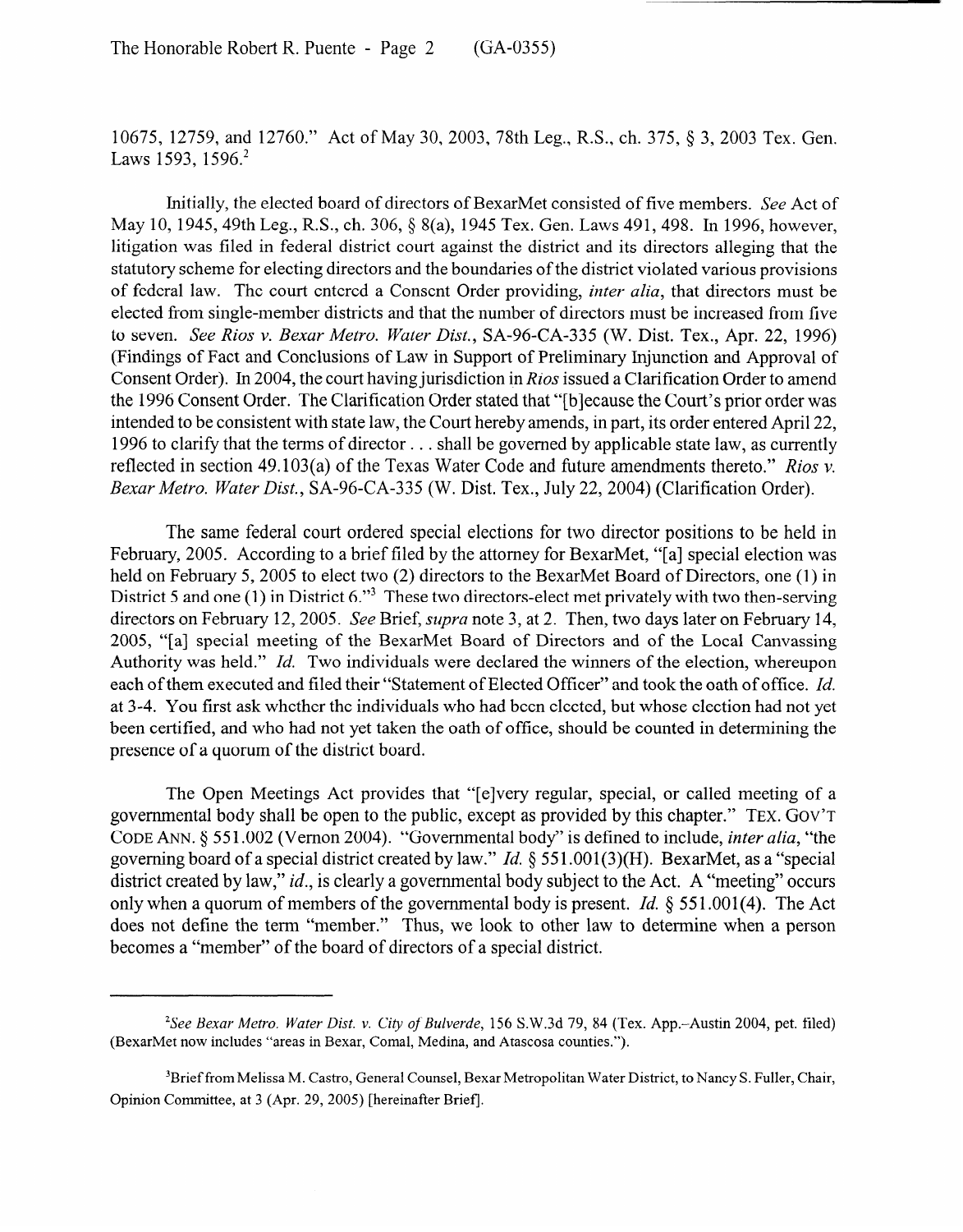Chapter 49 of the Water Code applies, with certain exceptions not relevant here, "to all general and special law districts to the extent that the provisions of this chapter do not directly conflict with a provision in any other chapter of this code or any Act creating or affecting a special law district." TEX. WATER CODE ANN. § 49.002(a) (Vernon 2000). The term "district" includes any district or authority created pursuant to, *inter alia,* article XVI, section 59 of the Texas Constitution. *Id.* § 49.001(1) (Vernon Supp. 2004-05). Thus, BexarMet is subject to the provisions of chapter 49 of the Water Code. See *also Rios v. Bexar Metro. Water Dist.,* SA-96-CA-335 (W. Dist. Tex., July 22, 2004) (Clarification Order).

Section 49.055 of the Water Code provides the following:

(a) As soon as practicable after a director is elected or appointed, that director shall make the sworn statement prescribed by the constitution for public office.

(b) As soon as practicable after a director has made the sworn statement, and before beginning to perform the duties of office, that statement, *and before beginning to perform the duties of office,* that  $\frac{d}{dt}$  and  $\frac{d}{dt}$  take the oath of office prescribed by the constitution for public officers.4

TEX. WATER CODE ANN.  $\S$  49.055(a)-(b) (Vernon 2000) (emphasis added). These two provisions make clear that a "director" of a district subject to chapter 49 must make the constitutionally prescribed sworn statement and "take the oath of office prescribed by the constitution for public officers" before "beginning to perform the duties of office." Id. Manifestly, a director-elect is not a "member" of the board of directors for purposes of the Open Meetings Act until the director-elect has signed the required sworn statement and taken the oath of office. See also TEX, CONST, art, XVI § 17 ("All officers within this State shall continue to perform the duties of their offices until their successors shall be duly qualified."). In the situation you pose, the newly elected directors did not become members of the BexarMet board of directors until they took the oath of office on February 14, 2005. Because those individuals were not members of the board before that date, they should not be counted in determining the presence of a quorum of the board. not be counted in determining the presence of a quorum of the board.

Although your second question is premised on an affirmative answer to your first question, we will nevertheless address it briefly. You ask whether a meeting between the two directors-elect and the two currently serving directors constitutes a "meeting" for purposes of the Open Meetings Act. It is undisputed that the two soon to be directors met privately with two currently serving directors two days before the former were sworn in as directors. See Brief, supra note 3, at 3. "A quorum of a public body is a majority of the number of members fixed by statute." TEX. GOV'T CODE ANN. § 311.013(b) (Vernon 2005); accord id. § 312.015 (construction of civil statutes). Although the "number of members fixed by statute" in the present instance is five, the number fixed by the federal court's consent order is seven. See Rios v. Bexar Metro. Water Dist., SA-96-CA-335 (W. Dist. Tex., Apr. 22, 1996) (Findings of Fact and Conclusions of Law in Support of Prelininary

<sup>&</sup>lt;sup>4</sup>The oath required for all elected officers is set forth in article XVI, section 1 of the Texas Constitution.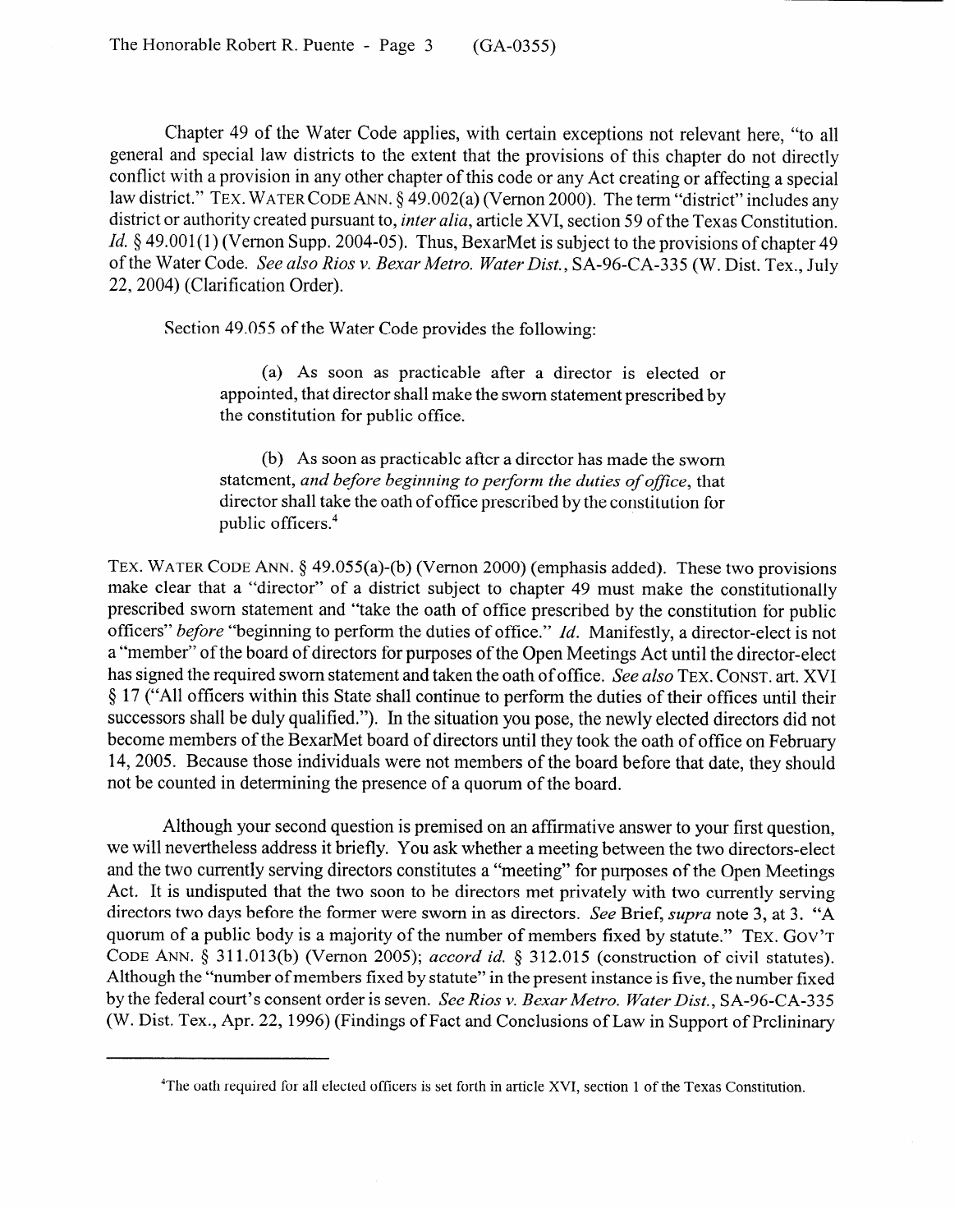Injunction and Approval of Consent Order). Thus, a quorum of the seven member board of BexarMet is four persons. If fewer than four members of the board as constituted on February 12, 2005 met with the soon to be directors, a quorum was not present. A "meeting," as we have noted, requires the presence of a quorum of the members of a board.<sup>5</sup>

We conclude that the two persons who had been elected to serve as directors of the Bexar Metropolitan Water District, but whose elections had not yet been certified, and who had not yet taken the oath of office, should not be counted as directors for purposes of determining the presence of a quorum under the Open Meetings Act, chapter 55 1, Government Code. A meeting between the newly elected but not yet sworn in directors and two currently serving directors did not constitute a "meeting" for purposes of the Act because no quorum of the district board was present.

Tex. H.B. 2046,79th Leg., R.S. (2005). The bill passed the House but was left pending in a Senate committee.

<sup>&</sup>lt;sup>5</sup>We note that you introduced a bill in the 2005 regular legislative session that would have added section 49.0645 to the Water Code to provide the following:

Sec. 49.0645. APPLICABILITY OF OPEN MEETINGS LAW TO DIRECTORS WHO HAVE NOT QUALIFIED TO SERVE AS DIRECTOR. A director who has been elected to the board but has not qualified to serve as director, as required by Section 49.055, is considered a member of the board for purposes of Chapter 551, Government Code.